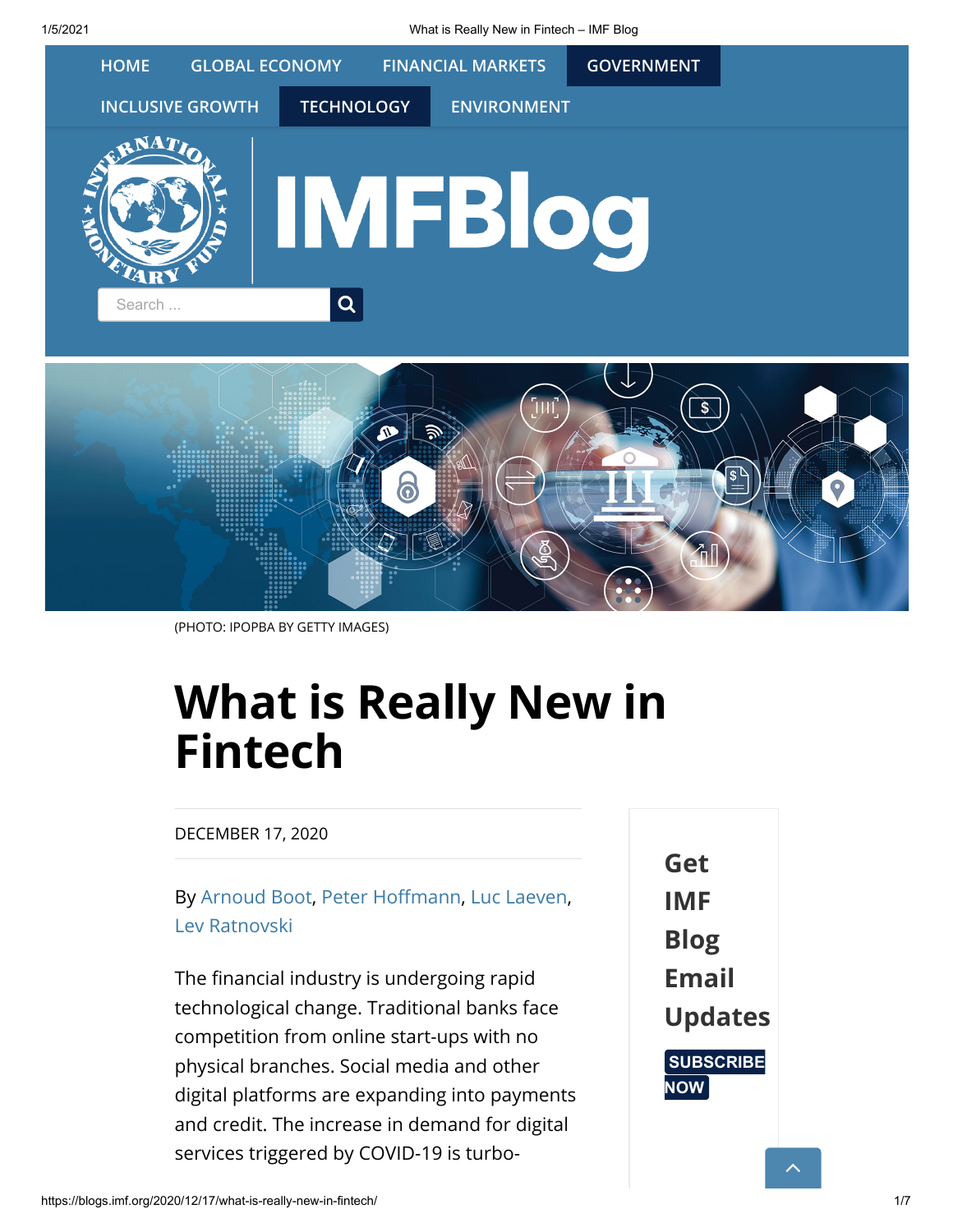| <b>HOME</b>                                                                                                                                                             | <b>GLOBAL ECONOMY</b>                                                                                                                                                       | <b>FINANCIAL MARKETS</b> | <b>GOVERNMENT</b>                                                              |  |
|-------------------------------------------------------------------------------------------------------------------------------------------------------------------------|-----------------------------------------------------------------------------------------------------------------------------------------------------------------------------|--------------------------|--------------------------------------------------------------------------------|--|
| <b>INCLUSIVE GROWTH</b>                                                                                                                                                 | <b>TECHNOLOGY</b>                                                                                                                                                           | <b>ENVIRONMENT</b>       |                                                                                |  |
|                                                                                                                                                                         | transformative aspects of recent financial<br>innovation that can uproot finance as we<br>know it? Which new policy challenges will the<br>transformation of finance bring? |                          | <b>Issues</b>                                                                  |  |
|                                                                                                                                                                         | <b>Fintech's</b><br>potential to<br>reach out to over                                                                                                                       |                          | <b>Other</b><br><b>IMF</b><br><b>Blogs</b><br>DIÁLOGO<br>A FONDO               |  |
|                                                                                                                                                                         | a billion<br>unbanked people<br>around the                                                                                                                                  |                          | <b>Other</b><br><b>IMF</b><br><b>Work</b>                                      |  |
|                                                                                                                                                                         | world, and the<br>changes in the<br>financial system                                                                                                                        |                          | <b>COUNTRY</b><br><b>FOCUS</b><br><b>PODCASTS</b>                              |  |
|                                                                                                                                                                         | structure that<br>this can induce,<br>can be                                                                                                                                |                          | <b>VIDEOS</b><br><b>FINANCE &amp;</b><br><b>DEVELOPMENT</b><br><b>MAGAZINE</b> |  |
|                                                                                                                                                                         | revolutionary.                                                                                                                                                              |                          |                                                                                |  |
|                                                                                                                                                                         |                                                                                                                                                                             |                          | <b>About</b><br>the<br><b>Blog</b>                                             |  |
| Recent IMF and ECB staff research<br>distinguishes two areas of financial<br>innovation. One is information: new tools to<br>collect and analyse data on customers, for |                                                                                                                                                                             |                          | <b>IMFBlog</b> is a<br>forum for<br>the views of<br>the<br>International       |  |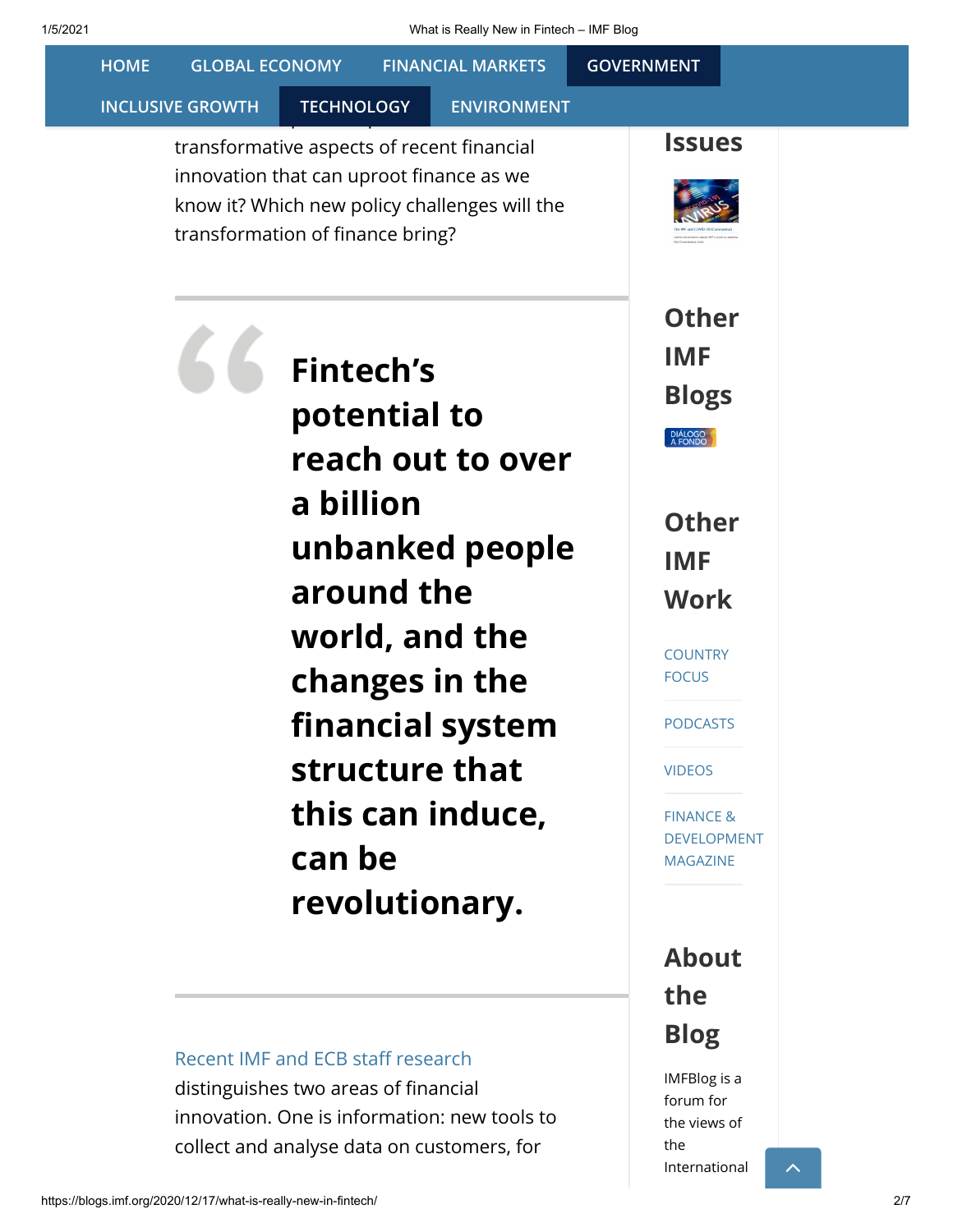| 1/5/2021    |                                                                                                 | What is Really New in Fintech - IMF Blog                                                                                                      |                                                                                                         |  |  |  |  |
|-------------|-------------------------------------------------------------------------------------------------|-----------------------------------------------------------------------------------------------------------------------------------------------|---------------------------------------------------------------------------------------------------------|--|--|--|--|
| <b>HOME</b> | <b>GLOBAL ECONOMY</b>                                                                           | <b>FINANCIAL MARKETS</b>                                                                                                                      | <b>GOVERNMENT</b>                                                                                       |  |  |  |  |
|             | <b>INCLUSIVE GROWTH</b><br><b>TECHNOLOGY</b>                                                    | <b>ENVIRONMENT</b>                                                                                                                            |                                                                                                         |  |  |  |  |
|             | financial products. We argue that each<br>dimension contains some transformative<br>components. |                                                                                                                                               | pressing<br>economic<br>and policy<br>issues of<br>the day.                                             |  |  |  |  |
|             | New types of information                                                                        |                                                                                                                                               | The views                                                                                               |  |  |  |  |
|             | The most transformative information<br>for credit-worthiness analysis.                          | innovation is the increase in use of new types<br>of data coming from the digital footprint of<br>customers' various online activities—mainly | expressed<br>are those of<br>the<br>author(s)<br>and do not<br>necessarily<br>represent<br>the views of |  |  |  |  |
|             | Credit scoring using so-called hard                                                             | information (income, employment time, assets<br>and debts) is nothing new. Typically, the more                                                | the IMF and<br>its<br>Executive<br>Board.                                                               |  |  |  |  |

problems. First, hard information tends to be "procyclical": it boosts credit expansion in good times but exacerbates contraction during downturns.

data is available, the more accurate is the

assessment. But this method has two

The second and most complex problem is that certain kinds of people, like new entrepreneurs, innovators and many informal workers might not have enough hard data available. Even a well-paid expatriate moving to the United States can be caught in the conundrum of not getting a credit card for lack of credit record, and not having a credit record for lack of credit cards.

Fintech resolves the dilemma by tapping various nonfinancial data: the type of browser and hardware used to access the internet, the history of online searches and purchases. Recent research documents that, once powered by artificial intelligence and machine learning, these alternative data sources are often superior than traditional credit assessment methods, and can advance financial inclusion, by, for example, enabling more credit to informal workers and households and firms in rural areas.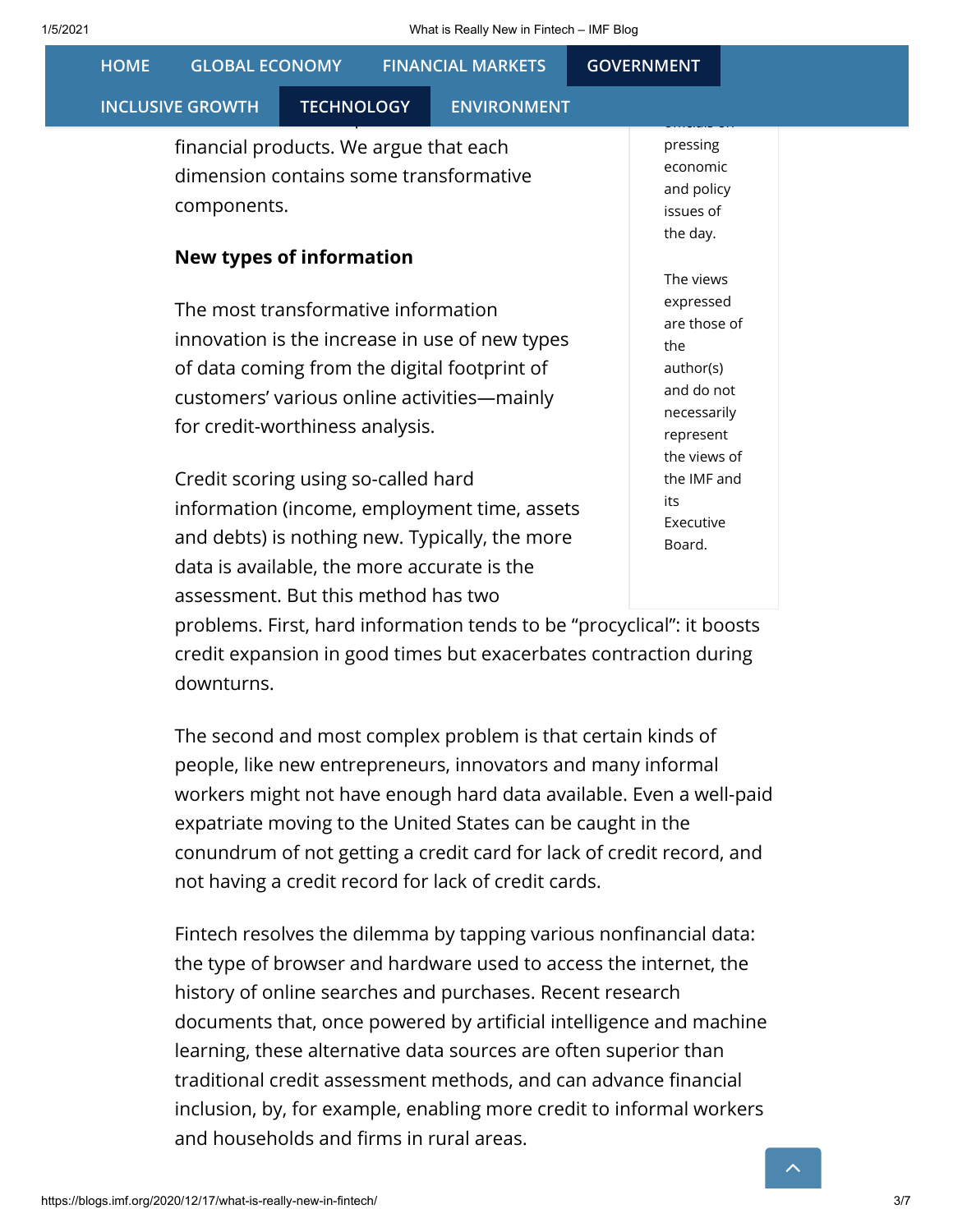**GLOBAL ECONOMY** [HOME](https://blogs.imf.org/) GLOBAL ECONOMY [FINANCIAL MARKETS](https://blogs.imf.org/category/financial-markets-2/) [GOVERNMENT](https://blogs.imf.org/category/government-2/)

#### **[INCLUSIVE GROWTH](https://blogs.imf.org/category/inclusive-growth/)**

#### TECHNOLOGY ENVIRONMENT

platforms in social media, mobile communication, and online shopping that have penetrated much of consumers' everyday lives, thus increasing their digital footprint and the available data. Platforms like Amazon, Facebook or Alibaba incorporate more and more financial services into their ecosystems, enabling the rise of [new specialized providers that compete with banks in payments,](https://www.imf.org/en/News/Articles/2020/12/11/sp121120-four-cornerstones-of-payments-in-the-digital-age) asset management, and financial information provision.

Technology again boosts an existing trend. The shift from in-person bank branch visits to remote, online communication generally improves customer convenience and makes financial intermediation more cost-efficient. It also boosts geographic competition among banks, which can now service more distant customers.

The effects of digital transformation are powerful for the financial sector, already the industry most heavily reliant on computers. That is compounded by the doubling in use of online banking having in the past two decades in the European Union's 15 largest economies. And with usage at 50 percent on average, it still has significant room to grow.



Note: EU15 includes Austria, Belgium, Denmark, Finland, France, Germany, Greece, Ireland, Italy, Luxembourg Netherlands, Portugal, Spain, Sweden, United Kingdom

**INTERNATIONAL MONETARY FUND** 

digiti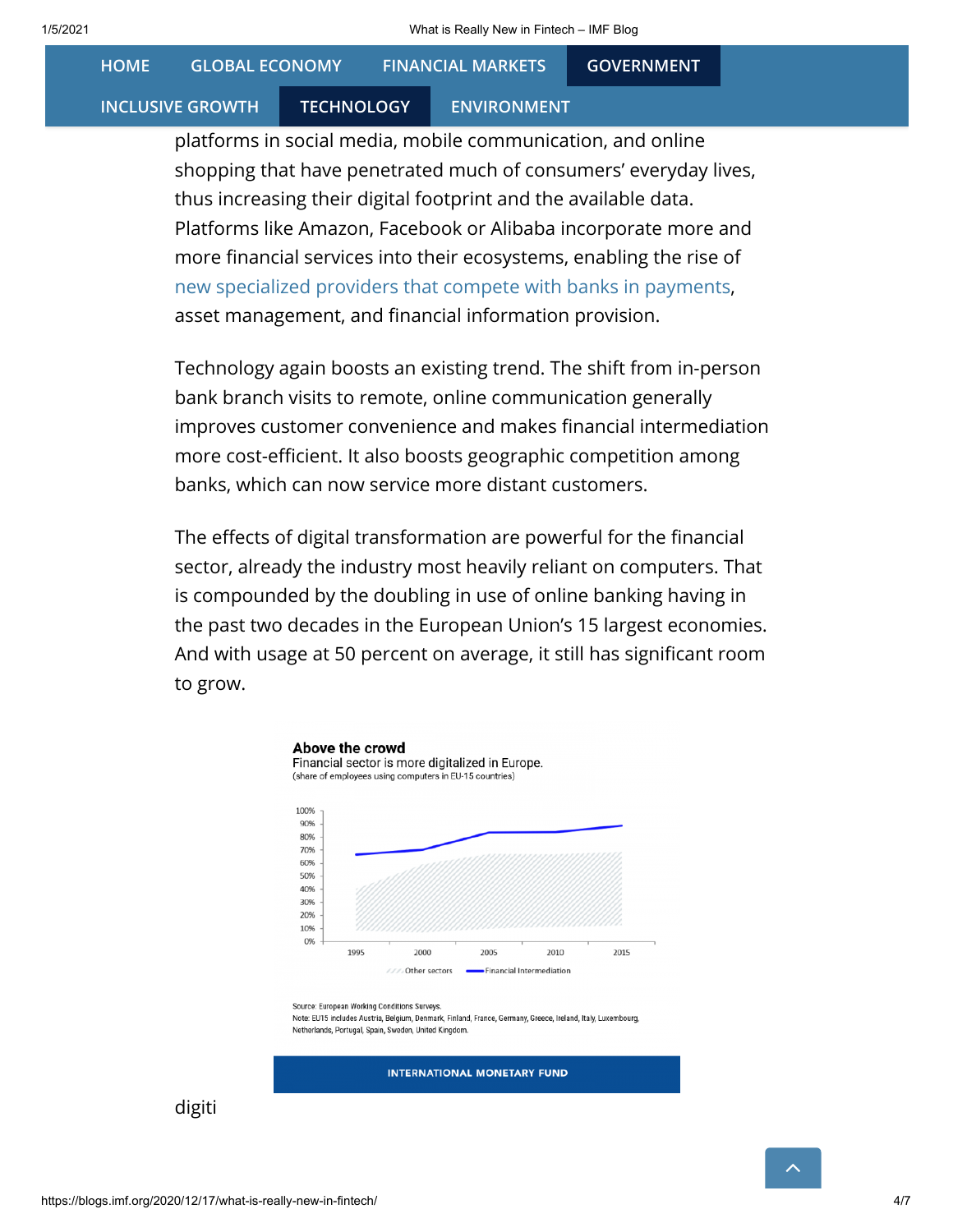

### Policy challenges

That growth potential ensures that digital innovation in information and communication is bound to deepen even further and give rise to new priorities in several policy areas. Prudential regulation faces perhaps the most substantial challenges. Regulators need to assess the operational risks of new lending technologies and business models facing their first real-life stress test during the COVID-19 downturn.

Other risks also loom large: more [cybersecurity risks](https://blogs.imf.org/2020/12/07/cyber-risk-is-the-new-threat-to-financial-stability/) (financial institutions and customers using more online services creates potential new opportunities for criminals), and regulatory arbitrage (tailoring business models to reduce regulatory oversight). To address all these challenges, regulatory agencies need to ensure that their expertise matches that of the industry—something historically difficult that may become even harder as more talent enters the financial technology sphere and the pace of innovation accelerates.

The environment for monetary policy will change too. The procyclical bias of hard information (exacerbating up- and downswings) might require central bankers to be more "countercyclical," (i.e., potentially overcompensate with stimulating or cooling measures stronger than actual economic developments would warrant). New monetary policy transmission channels will need to be fully understood. And, as new players make banks less relevant for the financial system, central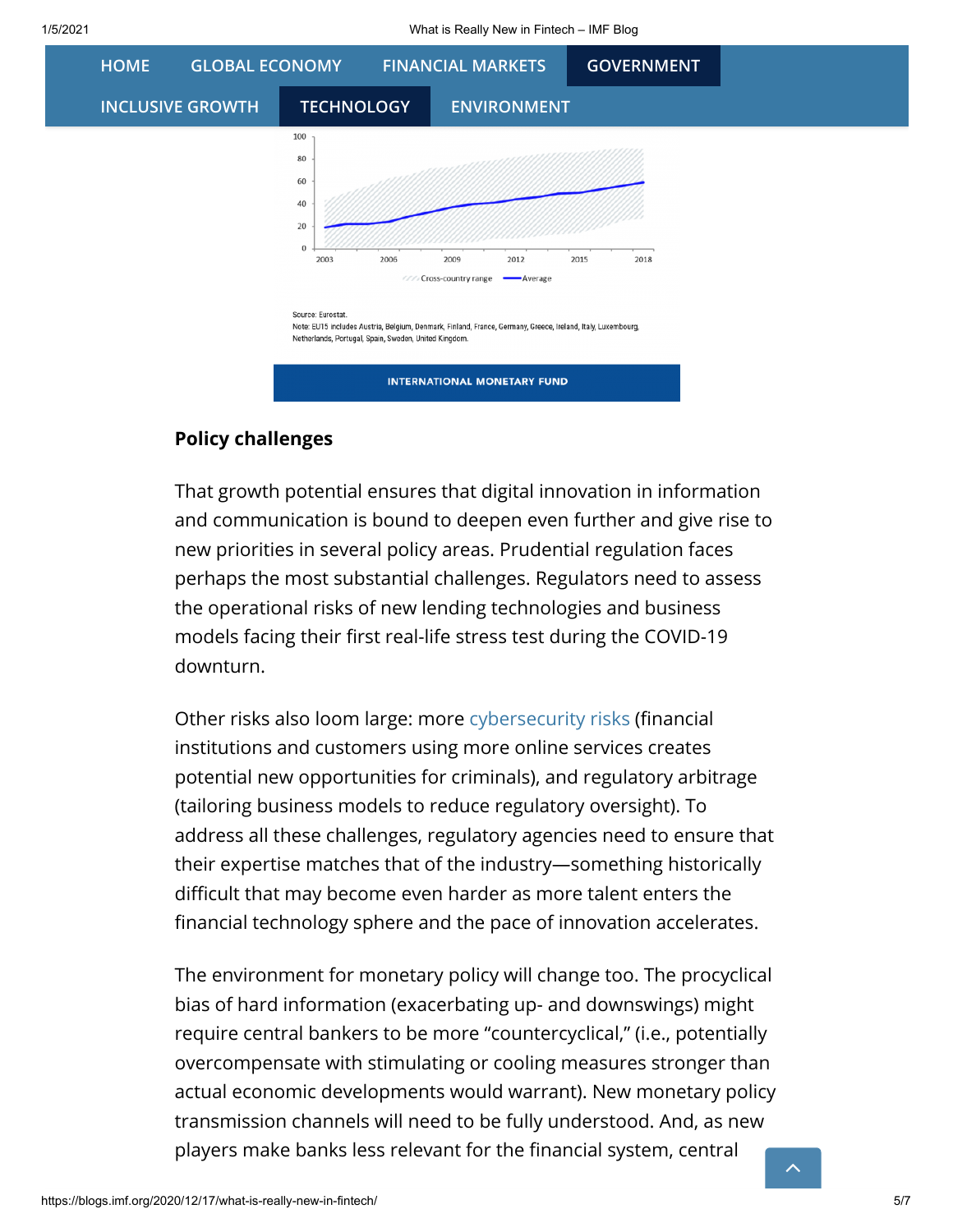| <b>GLOBAL ECONOMY</b><br><b>HOME</b> |                   | <b>FINANCIAL MARKETS</b> | <b>GOVERNMENT</b> |  |
|--------------------------------------|-------------------|--------------------------|-------------------|--|
| <b>INCLUSIVE GROWTH</b>              | <b>TECHNOLOGY</b> | <b>ENVIRONMENT</b>       |                   |  |

Other critical areas include competition policy, to address the monopolistic tendencies of large digital platforms, related to network effects and the natural tendency to converge to a few large platforms; and data policies to ensure consumer privacy and efficient and safe collection, processing, and exchange of data.

Overall, while much of the technological progress in finance is evolutionary, its pace is accelerating fast. Fintech's potential to reach out to over a billion unbanked people around the world, and the changes in the financial system structure that this can induce, can be revolutionary.

Governments should follow and carefully support the technological transition in finance. It is important to adjust policies accordingly and stay ahead of the curve.

Arnoud Boot is professor of finance at the University of Amsterdam, Peter Hoffmann and Luc Laeven are economists with the European Central Bank, and Lev Ratnovski is an economist with the IMF (currently on leave) seconded to the European Central Bank. The blog is based on an IMF [Working Paper, "Financial Intermediation and Technology: What's Old,](https://www.imf.org/en/Publications/WP/Issues/2020/08/07/Financial-Intermediation-and-Technology-Whats-Old-Whats-New-49624) What's New?" published in August 2020.

Related Posts